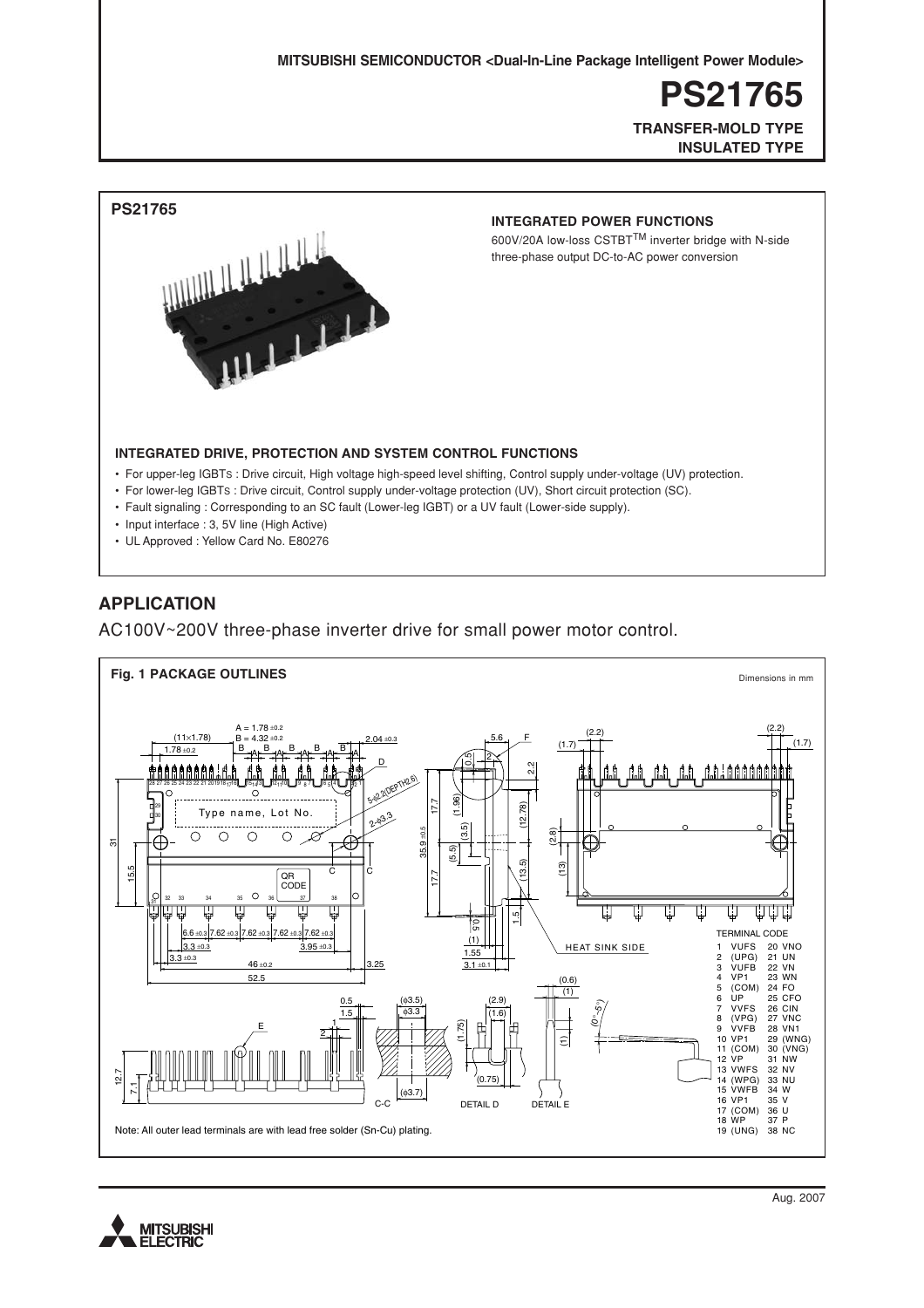**TRANSFER-MOLD TYPE INSULATED TYPE**

#### **MAXIMUM RATINGS** ( $T_j = 25^\circ \text{C}$ , unless otherwise noted) **INVERTER PART**

| Symbol                | Parameter                          | Condition                            | Ratings       | Unit          |
|-----------------------|------------------------------------|--------------------------------------|---------------|---------------|
| <b>V<sub>CC</sub></b> | Supply voltage                     | Applied between P-NU, NV, NW         | 450           | $\mathcal{U}$ |
| VCC(surge)            | Supply voltage (surge)             | Applied between P-NU, NV, NW         | 500           |               |
| <b>VCES</b>           | Collector-emitter voltage          |                                      | 600           |               |
| l ±lc                 | Each IGBT collector current        | $T_c = 25^{\circ}C$                  | 20            |               |
| $\pm$ ICP             | Each IGBT collector current (peak) | $T_c = 25^{\circ}C$ , less than 1 ms | 40            |               |
| Pc                    | Collector dissipation              | $T_c = 25^{\circ}$ C, per 1 chip     | 76.9          | W             |
|                       | Junction temperature               |                                      | $-20$ ~ + 150 | $^{\circ}C$   |

### **CONTROL (PROTECTION) PART**

| Symbol                | Parameter                     | Condition                                                        | Ratings               | Unit |
|-----------------------|-------------------------------|------------------------------------------------------------------|-----------------------|------|
| <b>VD</b>             | Control supply voltage        | Applied between VP1-VNC, VN1-VNC                                 | 20                    |      |
| <b>VDB</b>            | Control supply voltage        | Applied between VUFB-VUFS, VVFB-VVFS,<br><b>VWFB-VWFS</b>        | 20                    |      |
| <b>V<sub>IN</sub></b> | Input voltage                 | Applied between UP, VP, WP, UN, VN, WN-<br><b>V<sub>NC</sub></b> | $-0.5 \times V$ D+0.5 |      |
| <b>VFO</b>            | Fault output supply voltage   | Applied between Fo-VNC                                           | $-0.5 \times V$ D+0.5 |      |
| <b>IFO</b>            | Fault output current          | Sink current at Fo terminal                                      |                       | mA   |
| <b>V<sub>SC</sub></b> | Current sensing input voltage | Applied between CIN-VNC                                          | $-0.5 \times V$ D+0.5 |      |

### **TOTAL SYSTEM**

| Symbol           | Parameter                                                                     | Condition                                                                                       | Ratings       | Unit        |
|------------------|-------------------------------------------------------------------------------|-------------------------------------------------------------------------------------------------|---------------|-------------|
| <b>VCC(PROT)</b> | Self protection supply voltage limit<br>(short circuit protection capability) | $VD = 13.5~16.5V$ , Inverter part<br>$T_i = 125^{\circ}$ C, non-repetitive, less than 2 $\mu$ s | 400           |             |
| c                | Module case operation temperature                                             | (Note 1)                                                                                        | $-20$ ~ + 100 | $^{\circ}C$ |
| Tsta             | Storage temperature                                                           |                                                                                                 | $-40$ ~ + 125 | $^{\circ}C$ |
| Viso             | Isolation voltage                                                             | 60Hz, Sinusoidal, AC 1 minute,<br>All pins to heat-sink plate                                   | 2500          | Vrms        |

**Note 1 : Tc measurement point** 



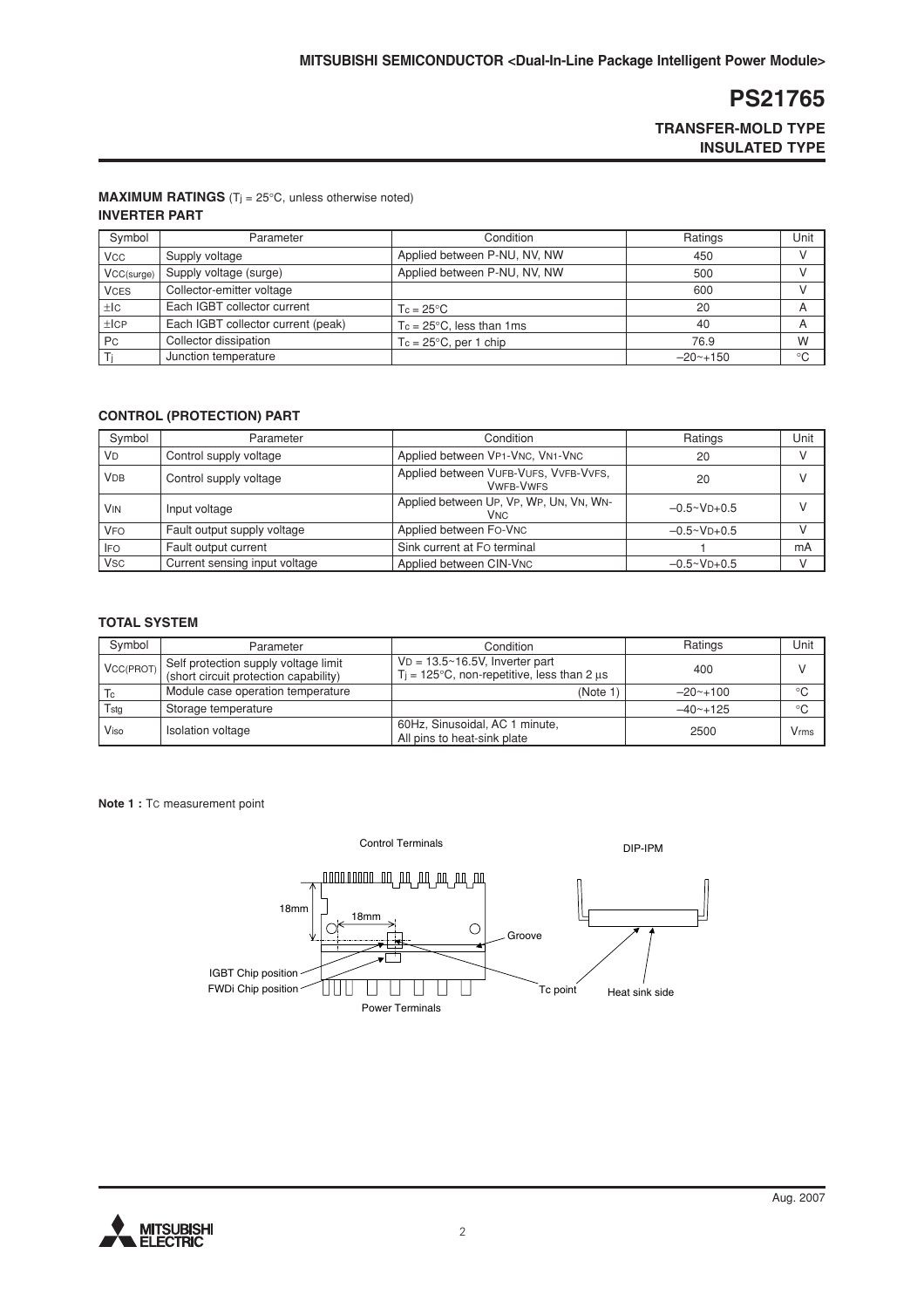### **TRANSFER-MOLD TYPE INSULATED TYPE**

#### **THERMAL RESISTANCE**

| Svmbol      |                          |                                     |      | ∟imits |              |               |
|-------------|--------------------------|-------------------------------------|------|--------|--------------|---------------|
|             | Parameter                | Condition                           | Min. | Typ.   | Max.         | Unit          |
| $Rth(i-c)Q$ | Junction to case thermal | Inverter IGBT part (per 1/6 module) |      |        | $\sim$<br>ن. | $\degree$ C/W |
| $Rth(i-c)F$ | (Note 2)<br>resistance   | Inverter FWD part (per 1/6 module)  |      |        | 3.0          | $\degree$ C/W |

**Note 2 :** Grease with good thermal conductivity should be applied evenly with about +100µm~+200µm on the contacting surface of DIP-IPM and heat-sink.

The contacting thermal resistance between DIP-IPM case and heat sink (Rth(c-f)) is determined by the thickness and the thermal con-<br>ductivity of the applied grease. For reference, Rth(c-f) (per 1/6 module) is about 0.3°C/

#### **ELECTRICAL CHARACTERISTICS** (Tj = 25°C, unless otherwise noted) **INVERTER PART**

| Symbol<br>Parameter          |                           | Condition                                                                  |                                  | Limits |      |      | Unit |  |
|------------------------------|---------------------------|----------------------------------------------------------------------------|----------------------------------|--------|------|------|------|--|
|                              |                           |                                                                            | Min.                             | Typ.   | Max. |      |      |  |
| Collector-emitter saturation |                           | $VD = VDB = 15V$                                                           | $IC = 20A$ , $T_1 = 25^{\circ}C$ |        | 1.60 | 2.10 |      |  |
| VCE(sat)                     | voltage                   | $V_{IN} = 5V$                                                              | $IC = 20A$ , $Ti = 125^{\circ}C$ |        | 1.70 | 2.20 | V    |  |
| <b>VEC</b>                   | FWDi forward voltage      | $T_i = 25^{\circ}C$ , $-IC = 20A$ , $V_{IN} = 0V$                          |                                  |        | 1.50 | 2.00 | V    |  |
| ton                          |                           |                                                                            |                                  | 0.70   | 1.30 | 1.90 | μs   |  |
| trr                          |                           | $Vcc = 300V$ , $VD = VDB = 15V$                                            |                                  |        | 0.30 | —    | μs   |  |
| $tc($ on $)$                 | Switching times           | IC = 20A, T <sub>i</sub> = 125°C, V <sub>IN</sub> = 0 $\leftrightarrow$ 5V |                                  |        | 0.50 | 0.80 | μs   |  |
| toff                         |                           |                                                                            | Inductive load (upper-lower arm) |        | 1.30 | 1.90 | μs   |  |
| $tc($ off $)$                |                           |                                                                            |                                  |        | 0.40 | 0.60 | μs   |  |
| <b>ICES</b>                  | Collector-emitter cut-off |                                                                            | $T_i = 25^{\circ}C$              |        |      |      | mA   |  |
|                              | current                   | $VCE = VCES$<br>$Ti = 125^{\circ}C$                                        |                                  |        |      | 10   |      |  |

#### **CONTROL (PROTECTION) PART**

| Symbol<br>Parameter   |                                     | Condition                                    |            |                                                      | Limits |      |                          |    |
|-----------------------|-------------------------------------|----------------------------------------------|------------|------------------------------------------------------|--------|------|--------------------------|----|
|                       |                                     |                                              |            | Min.                                                 | Typ.   | Max. | Unit                     |    |
| ID                    |                                     | $VD = VDB = 15V$                             |            | Total of VP1-VNC, VN1-VNC                            |        |      | 7.00                     | mA |
|                       | Circuit current                     | $V_{IN} = 5V$                                |            | VUFB-VUFS, VVFB-VVFS, VWFB-VWFS                      |        |      | 0.55                     | mA |
|                       |                                     | $VD = VDB = 15V$                             |            | Total of VP1-VNC, VN1-VNC                            |        |      | 7.00                     | mA |
|                       |                                     | $V_{IN} = 0V$                                |            | VUFB-VUFS, VVFB-VVFS, VWFB-VWFS                      |        |      | 0.55                     | mA |
| <b>VFOH</b>           | Fault output voltage                |                                              |            | Vsc = 0V, Fo terminal pull-up to 5V with $10k\Omega$ | 4.9    |      | —                        | V  |
| <b>VFOL</b>           |                                     | $Vsc = 1V$ , $Iro = 1mA$                     |            |                                                      |        |      | 0.95                     | V  |
| $VSC$ (ref)           | Short circuit trip level            | $T_i = 25^{\circ}C$ , $VD = 15V$<br>(Note 3) |            | 0.43                                                 | 0.48   | 0.53 | V                        |    |
| <b>IIN</b>            | Input current                       | $V_{IN} = 5V$                                |            |                                                      |        | 1.5  | 2.0                      | mA |
| <b>UVDBt</b>          |                                     |                                              |            | Trip level                                           | 10.0   |      | 12.0                     | V  |
| <b>UVDBr</b>          | Control supply under-voltage        | $T_i \leq 125^{\circ}C$                      |            | Reset level                                          | 10.5   |      | 12.5                     | V  |
| <b>UVDt</b>           | protection                          |                                              | Trip level | 10.3                                                 |        | 12.5 | V                        |    |
| <b>UVDr</b>           |                                     |                                              |            | Reset level                                          | 10.8   |      | 13.0                     | V  |
| tFO                   | Fault output pulse width            | $CFO = 22nF$                                 |            | (Note 4)                                             | 1.0    | 1.8  | $\overline{\phantom{0}}$ | ms |
| $Vth($ on)            | ON threshold voltage                |                                              |            |                                                      | 2.3    | 2.6  | V                        |    |
| $Vth$ (off)           | OFF threshold voltage               | Applied between UP, VP, WP, UN, VN, WN-VNC   |            |                                                      | 0.8    | 1.4  | —                        | V  |
| V <sub>th</sub> (hys) | ON/OFF threshold hysteresis voltage |                                              |            |                                                      | 0.5    | 0.9  | —                        | V  |

**Note 3 :** Short circuit protection is functioning only at the low-arms. Please select the external shunt resistance such that the SC trip-level is less than 2.0 times of the current rating.

**4 :** Fault signal is output when the low-arms short circuit or control supply under-voltage protective functions works. The fault output pulsewidth tFO depends on the capacitance of CFO according to the following approximate equation : CFO = 12.2  $\times$  10<sup>-6</sup>  $\times$  tFO [F].

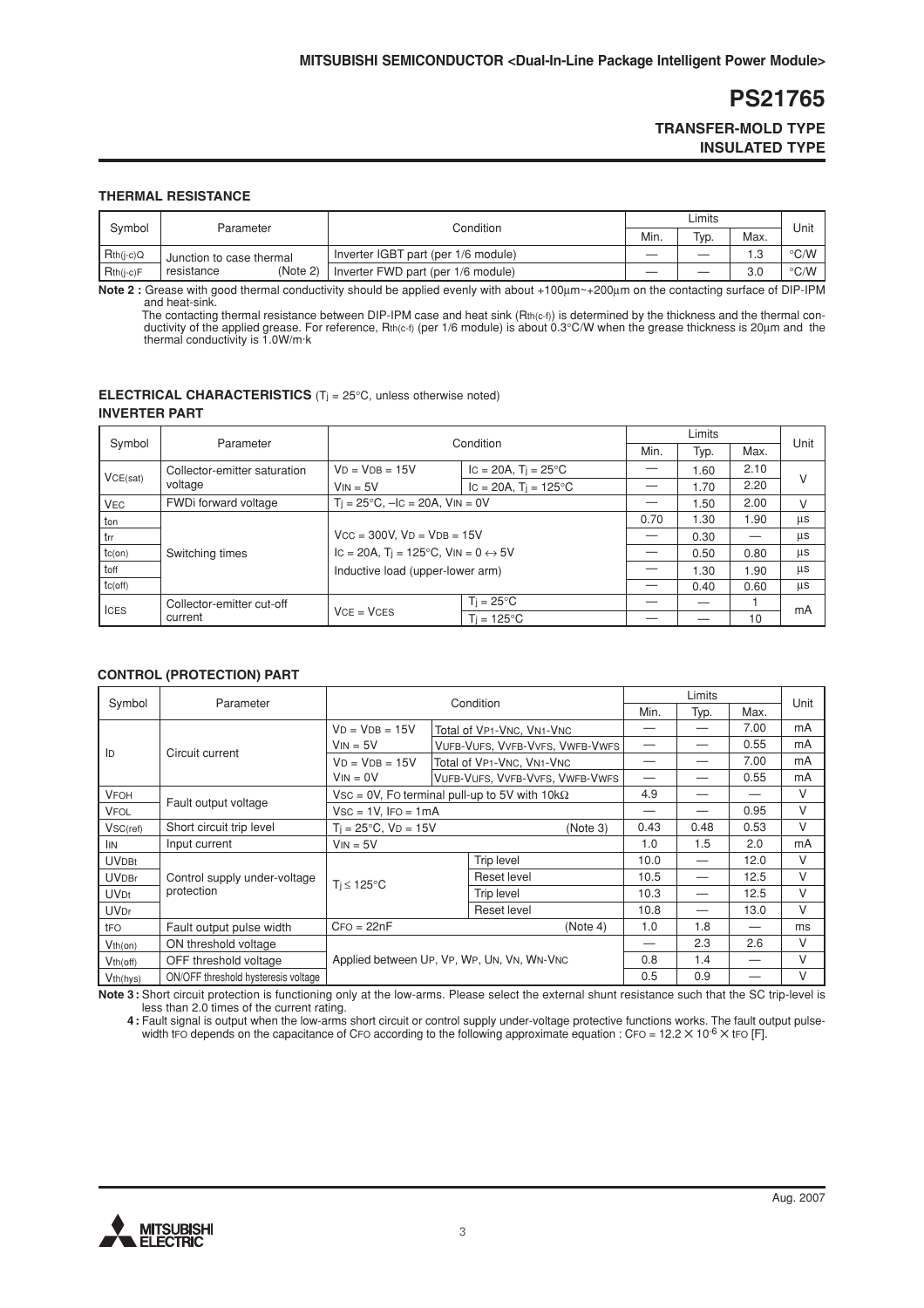**TRANSFER-MOLD TYPE INSULATED TYPE**

#### **MECHANICAL CHARACTERISTICS AND RATINGS**

|                    | Condition                                   |  | Limits |      |      |             |
|--------------------|---------------------------------------------|--|--------|------|------|-------------|
| Parameter          |                                             |  | Min.   | Typ. | Max. | Unit        |
| Mounting torque    | Recommended: 0.78 N·m<br>Mounting screw: M3 |  | 0.59   |      | 0.98 | $N \cdot m$ |
| Weight             |                                             |  |        | 21   | __   |             |
| Heat-sink flatness | (Note 5)                                    |  | $-50$  | __   | 100  | um          |

#### **Note 5 :** Flatness measurement position



#### **RECOMMENDED OPERATION CONDITIONS**

| Symbol<br>Parameter       |                                   |                                                           |                                                                |        | Recommended value |      |             |
|---------------------------|-----------------------------------|-----------------------------------------------------------|----------------------------------------------------------------|--------|-------------------|------|-------------|
|                           |                                   | Condition                                                 |                                                                |        | Typ.              | Max. | Unit        |
| <b>V<sub>CC</sub></b>     | Supply voltage                    | Applied between P-NU, NV, NW                              |                                                                | 0      | 300               | 400  | $\vee$      |
| <b>VD</b>                 | Control supply voltage            | Applied between VP1-VNC, VN1-VNC                          |                                                                | 13.5   | 15.0              | 16.5 | $\vee$      |
| <b>VDB</b>                | Control supply voltage            | Applied between VUFB-VUFS, VVFB-VVFS, VWFB-VWFS           |                                                                | 13.0   | 15.0              | 18.5 | V           |
| $\Delta$ VD, $\Delta$ VDB | Control supply variation          |                                                           |                                                                | $-1$   |                   | 1    | $V/\mu s$   |
| tdead                     | Arm shoot-through blocking time   | For each input signal, $T_c \le 100^{\circ}$ C            |                                                                | 2      |                   |      | μs          |
| fPWM                      | PWM input frequency               | Tc ≤ 100°C, Tj ≤ 125°C                                    |                                                                |        |                   | 20   | kHz         |
|                           | Output r.m.s. current             | $VCC = 300V$ , $VD = VDB = 15V$ ,                         | $f$ PWM = $5kHz$                                               |        |                   | 14.0 |             |
| lo                        |                                   | $P.F = 0.8$ , sinusoidal PWM                              | $F_{\text{FWM}} = 15kHz$                                       |        |                   | 13.0 | Arms        |
|                           |                                   | $T_c \le 100^{\circ}$ C, $T_i \le 125^{\circ}$ C (Note 6) |                                                                |        |                   |      |             |
| PWIN(on)                  |                                   |                                                           | (Note 7)                                                       | 0.3    |                   | —    |             |
|                           |                                   | $200 \leq VCC \leq 350V$ ,                                | Below rated current                                            | 1.4    |                   |      |             |
|                           |                                   | $13.5 \leq V_D \leq 16.5V$ ,                              |                                                                |        |                   |      |             |
| PWIN(off)                 | Minimum input<br>pulse width      | $13.0 \leq VDB \leq 18.5V$ ,                              | Between rated current and                                      | 2.5    |                   |      | μs          |
|                           |                                   | $-20^{\circ}$ C $\leq$ Tc $\leq$ 100 $^{\circ}$ C,        | 1.7 times of rated current                                     |        |                   |      |             |
|                           |                                   | N-line wiring inductance less<br>than 10nH                | Between 1.7 times and<br>$(Note 8)$ 2.0 times of rated current | 3.0    |                   |      |             |
| <b>V<sub>NC</sub></b>     | V <sub>NC</sub> voltage variation | Between VNC-NU, NV, NW (including surge)                  |                                                                | $-5.0$ |                   | 5.0  | $\vee$      |
| Ti                        | Junction temperature              |                                                           |                                                                | $-20$  |                   | 125  | $^{\circ}C$ |
|                           |                                   |                                                           |                                                                |        |                   |      |             |

**Note 6 :** The allowable r.m.s. current value depends on the actual application conditions.

**7 :** Input signal with ON pulse width less than PWIN(on) might make no response.

**8 :** IPM might make delayed response (less than about 2µsec) or no response for the input signal with off pulse width less than PWIN(off). Please refer Fig. 2 about delayed response and Fig. 6 about N-line inductance.

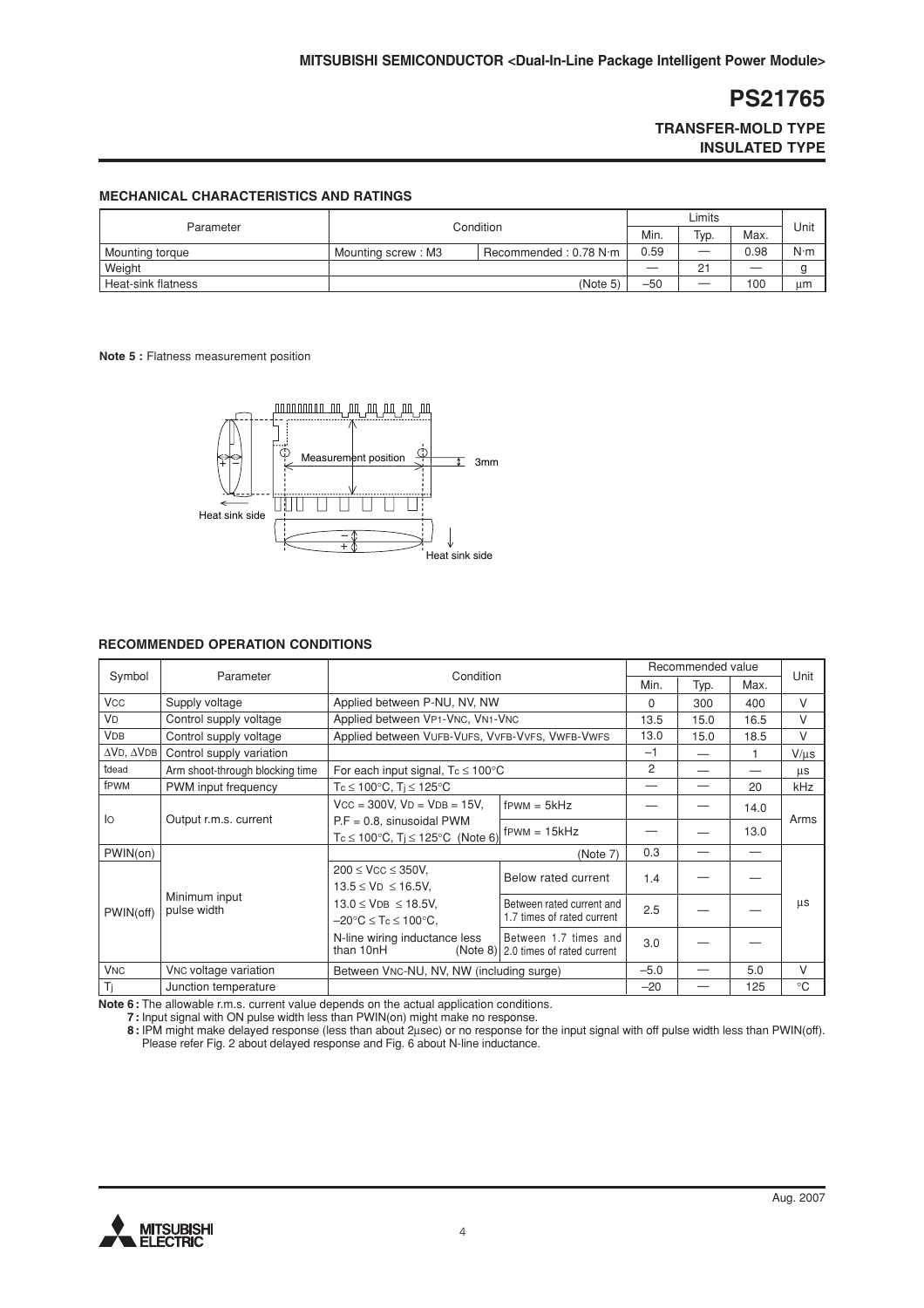### **PS21765 TRANSFER-MOLD TYPE**

**INSULATED TYPE**



**Fig. 2 ABOUT DELAYED RESPONSE AGAINST SHORTER INPUT OFF SIGNAL THAN PWIN (off) (P side only)**

# **Fig. 3 THE DIP-IPM INTERNAL CIRCUIT**



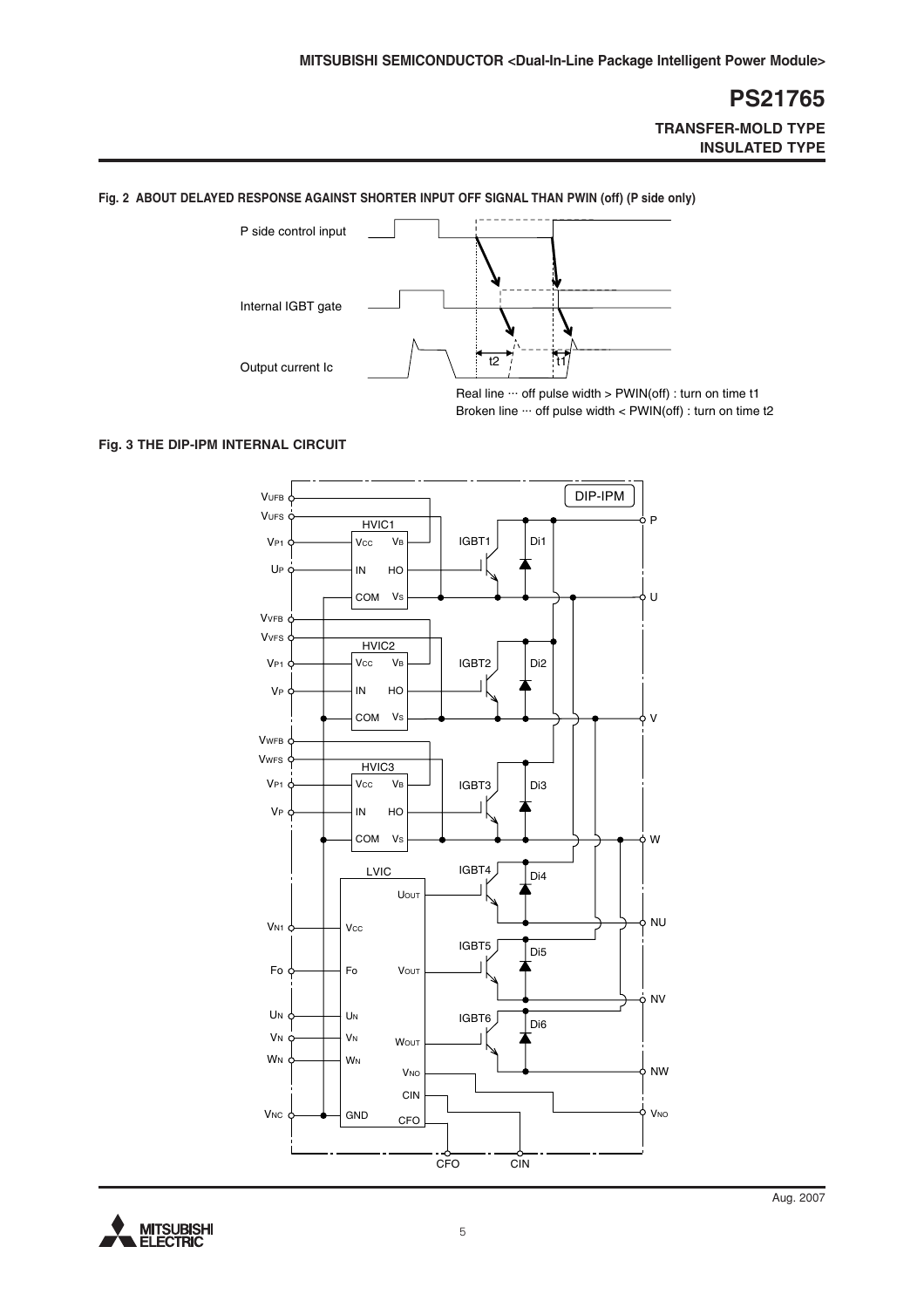**TRANSFER-MOLD TYPE INSULATED TYPE**

### **Fig. 4 TIMING CHARTS OF THE DIP-IPM PROTECTIVE FUNCTIONS**

**[A] Short-Circuit Protection (Lower-arms only with the external shunt resistor and CR filter)**

- a1. Normal operation : IGBT ON and carrying current.
- a2. Short circuit current detection (SC trigger).
- a3. IGBT gate hard interruption.
- a4. IGBT turns OFF.
- a5. FO timer operation starts : The pulse width of the FO signal is set by the external capacitor CFO.
- a6. Input "L" : IGBT OFF.
- a7. Input "H"

a8. IGBT OFF state in spite of input "H".



#### **[B] Under-Voltage Protection (Lower-arm, UVD)**

- b1. Control supply voltage rising : After the voltage level reaches UVDr, the circuits start to operate when next input is applied.
- b2. Normal operation : IGBT ON and carrying current.
- b3. Under voltage trip (UVDt).
- b4. IGBT turns OFF in spite of control input condition.
- b5. FO operation starts.
- b6. Under voltage reset (UVDr).
- b7. Normal operation : IGBT ON and carrying current.



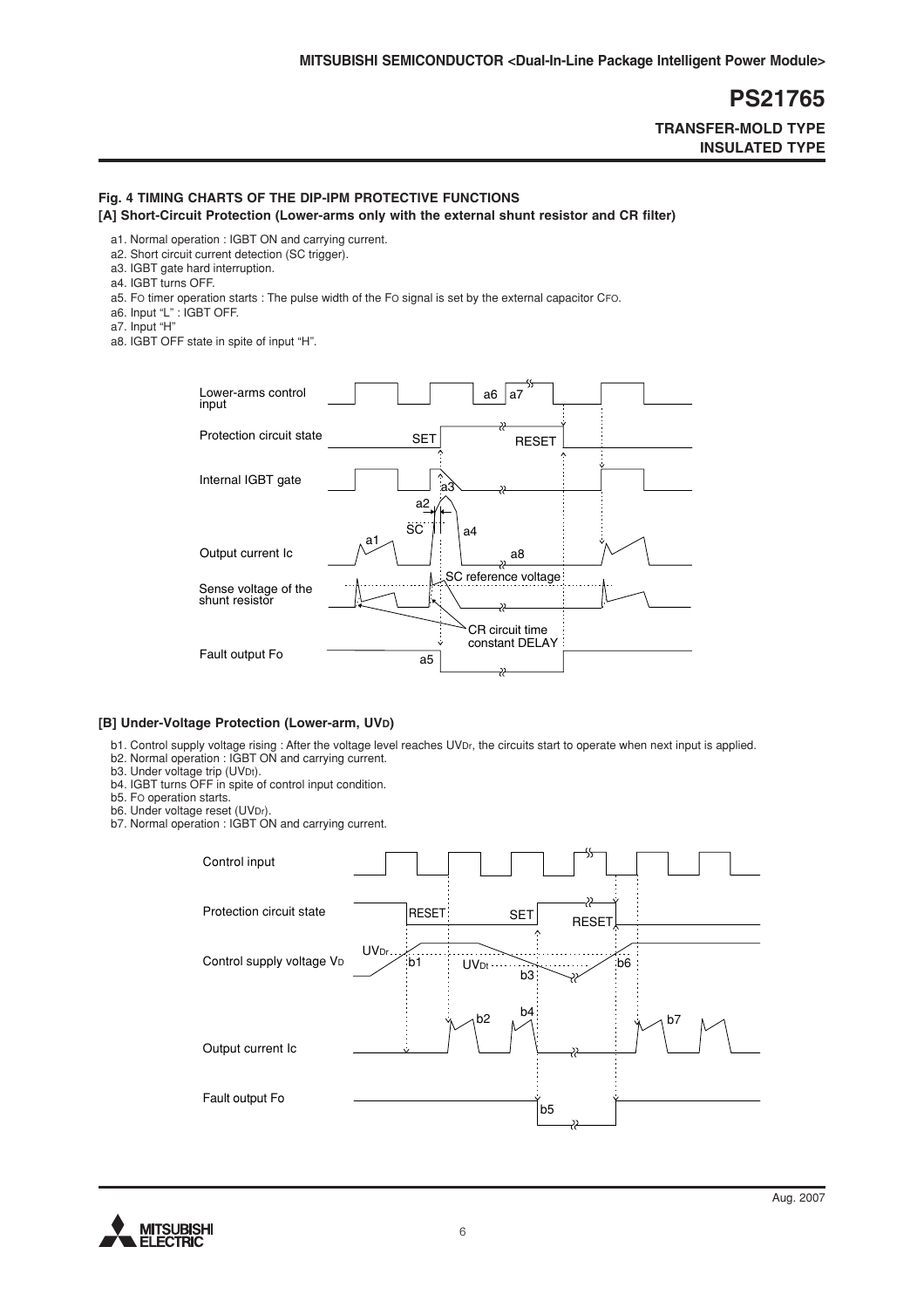**TRANSFER-MOLD TYPE INSULATED TYPE**

#### [C] Under-Voltage Protection (Upper-arm, UVDB)

- c1. Control supply voltage rises : After the voltage level reaches UVDBr, the circuits start to operate.
- c2. Protection circuit state reset : IGBT ON and carrying current.
- c3. Normal operation : IGBT ON and carrying current.
- c4. Under-voltage trip (UVDBt).
- c5. IGBT OFF inspite of control input condition, but there is no FO signal output.
- c6. Under-voltage reset (UVDBr).
- c7. Normal operation : IGBT ON and carrying current.



#### **Fig. 5 RECOMMENDED MCU I/O INTERFACE CIRCUIT**



**Note :** RC coupling at each input (parts shown dotted) may change depending on the PWM control scheme used in the application and the wiring impedance of the application's printed circuit board. The DIP-IPM input signal section integrates a 2.5kΩ(min) pull-down resistor. Therefore, when using a external filtering resistor, care must be taken to satisfy the turn-on threshold voltage requirement.

#### **Fig. 6 RECOMMENDED WIRING AROUND THE SHUNT RESISTOR**